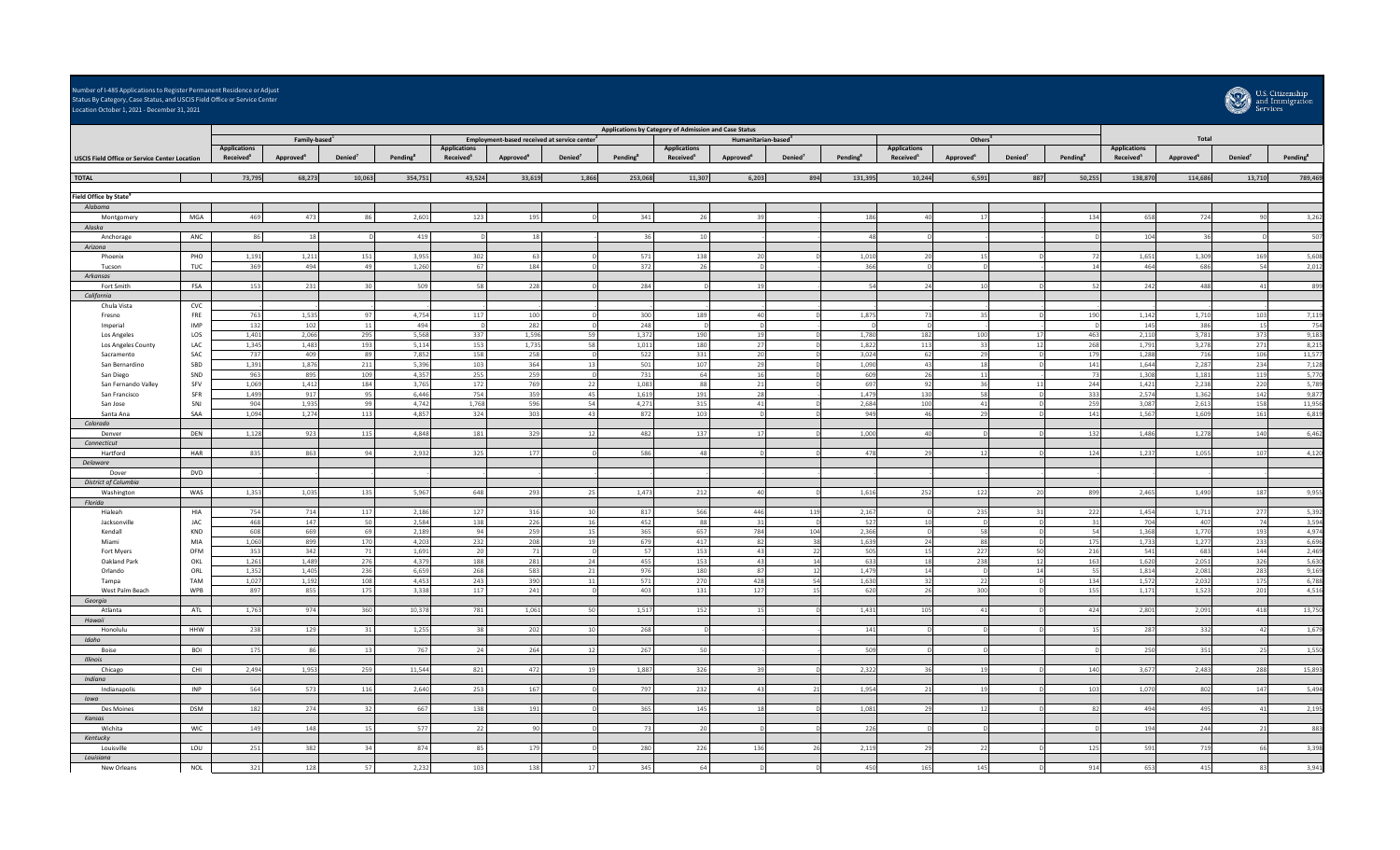### Imber of I-485 Applications to Register Permanent Residence or Adjust Status By Category, Case Status, and USCIS Field Office or Service Center Location October 1, 2021 - December 31, 2021